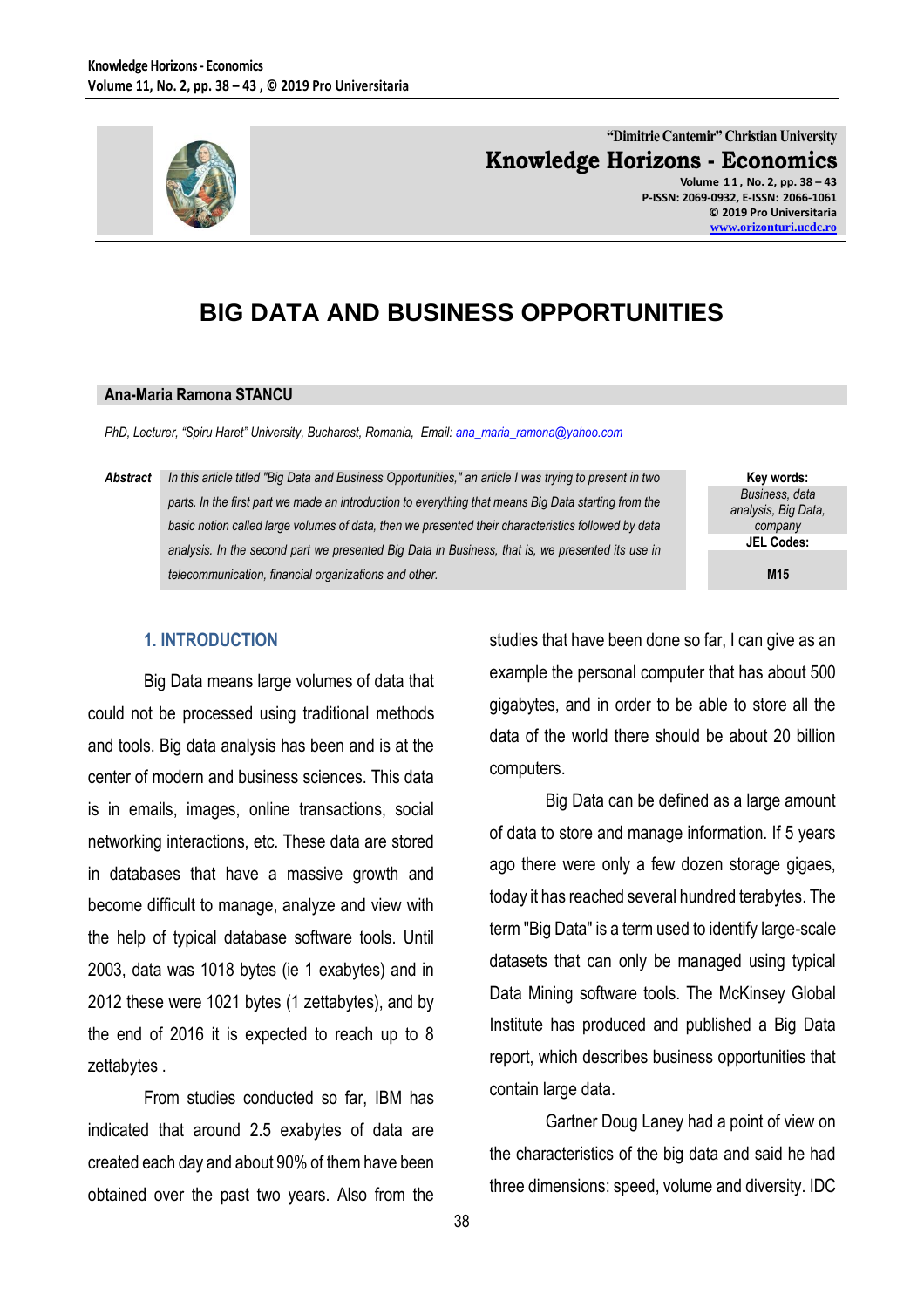(International Data Corporation) has defined large data as a generation of architectures and technologies that allow the extraction of economic data by allowing them to analyze by specifying that besides the three characteristics there are two characteristics, that is, complexity and value<sup>1</sup>. High data was an important step in analyzing data characterized by volume, variety and speed.

Data speed is the measure of creation and aggregation of data and is required for all processes, processes that are time-limited, and large data should be used as a data stream to maximize them.

The volume of data is measured by the amount of data available to an organization, data that is larger than terabytes or petabytes.

Diversity of data is a measure for data representation, and from the analytical point of view it is the biggest obstacle to the efficient use of large data volumes. Big Data comes from a variety of sources and is generally three-dimensional: unstructured (difficult to analyze), semi-structured (not compliant with fixed domains and containing separate data elements) and structured (entered into the data warehouse and easy to sort).

The complexity of data evaluates the degree of interdependence and interconnection in large data structures so that a small change can cause very large changes or a small change can affect their behavior. The value of data is the need for data in decision making<sup>2</sup>.

 $\overline{a}$ 

Data that Big Data processes can process can be generated by both man and computer. Mangenerated data is generally about the interaction of a user with the system used, and data generated by the computer is a record of the user's activity, for example: the date when he / she was logged in. Human and computer generated data can be in different formats.

The main types of data are:

- Structured data (Structured data is usually stored in the form of tables, they are retained in this form because they contain relationships with other tables and are usually represented in relational databases.)
- Unstructured data (unstructured data is data that does not have a pattern or schema, it can be textual, binary or links to other files.) A text file may contain news or posts, and binary files can include media files such as images, audio, and These unstructured data can not be interrogated using SQL, but if we want to attach an audio file to a relational table, it can be put into the table as BLOB2 or using NoSQL, which is used to store structured data alongside unstructured data.)
- Semi-structured data (This type of data is not relational, but it is usually hierarchically structured and is retained in text files such as JSON or XML. Because they are

<sup>&</sup>lt;sup>1</sup> <sup>1</sup>Intel IT Center, "Planning Guide: Getting Started with Hadoop", Steps IT Managers Can Take to Move Forward with Big Data Analytics, June 2012

<sup>2</sup> Stancu Ana-Maria Ramona, "Solutii de extragere a cunostintelor din volume mari de date", ASE Bucuresti 2017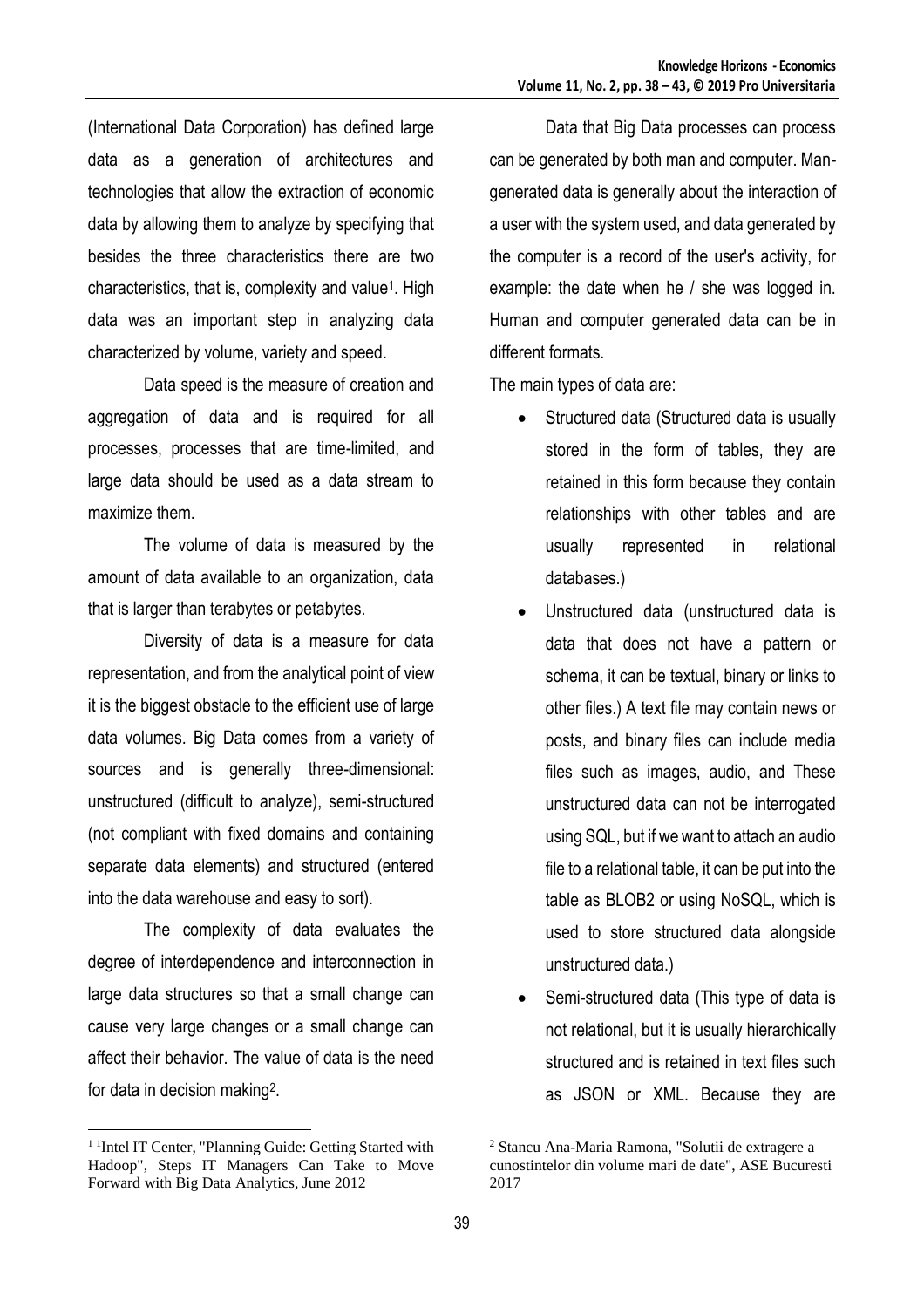retained as text, they are much processed easier than unstructured data.)

 Metadata (Metadata provides information such as the characteristics and structure of a dataset. These data are generally generated by the computer.) Using them in Big Data solutions is very important during processing because it provides information about the origin of the data.)

By expanding common data sets that now include Big Data, structured and nonstructured data such as social media, navigation logs, sensor data, and application of text analytics and other tools, companies are able to understand customer behavior and preferences .

In the telecommunications field, using Big Data to create predictive models, companies have been able to gain a huge advantage using their data to help them predict and better manage their customers. In this industry, keeping customers was a serious problem because customers like to switch providers looking for the best phones and the best deals and the telecoms companies wanted to understand these customers to identify and stop them . They had data that they were analyzing but never analyzed how customers are calling. For example, customers who generally appeal to customers who generally receive calls, businesses did not know how long they were speaking, and what was the time of their day when they were talking more. This information is very important for businesses, they have managed to identify a model to identify people who are more likely to leave, and

companies are trying to offer these people special offers to prevent them from leaving.

Financial services organizations use Big Data from customer interactions, and they can rank them in multiple segments. After customer categorization, these financial services organizations can create more relevant and sophisticated deals.

Insurance companies also use data analysis to understand the client and provide him with a more tailored insurance solution based on his current behavior instead of placing it in a broader category. By trying to understand the market and people looking for insurance, it has led to the collection of a new database and product innovation. For example, young drivers can opt for low premium insurance by wearing a black box in the car or a mobile app through which they can monitor how they drive their individual capabilities rather than fit them into an age segment . Or insurance companies also use Big Data to know when they issue a home insurance if they need an agent's visit.

Internet-based businesses develop information products that combine customer data to provide more appealing recommendations and discounts. Advertisers are pursuing social media to understand the reaction to some campaigns, promotions, and other forms of advertising.

Even hotels use data analysis to understand customers and improve their offer. For example, a chain of hotels has replaced the traditional method of providing a questionnaire to customers when they released the room, with data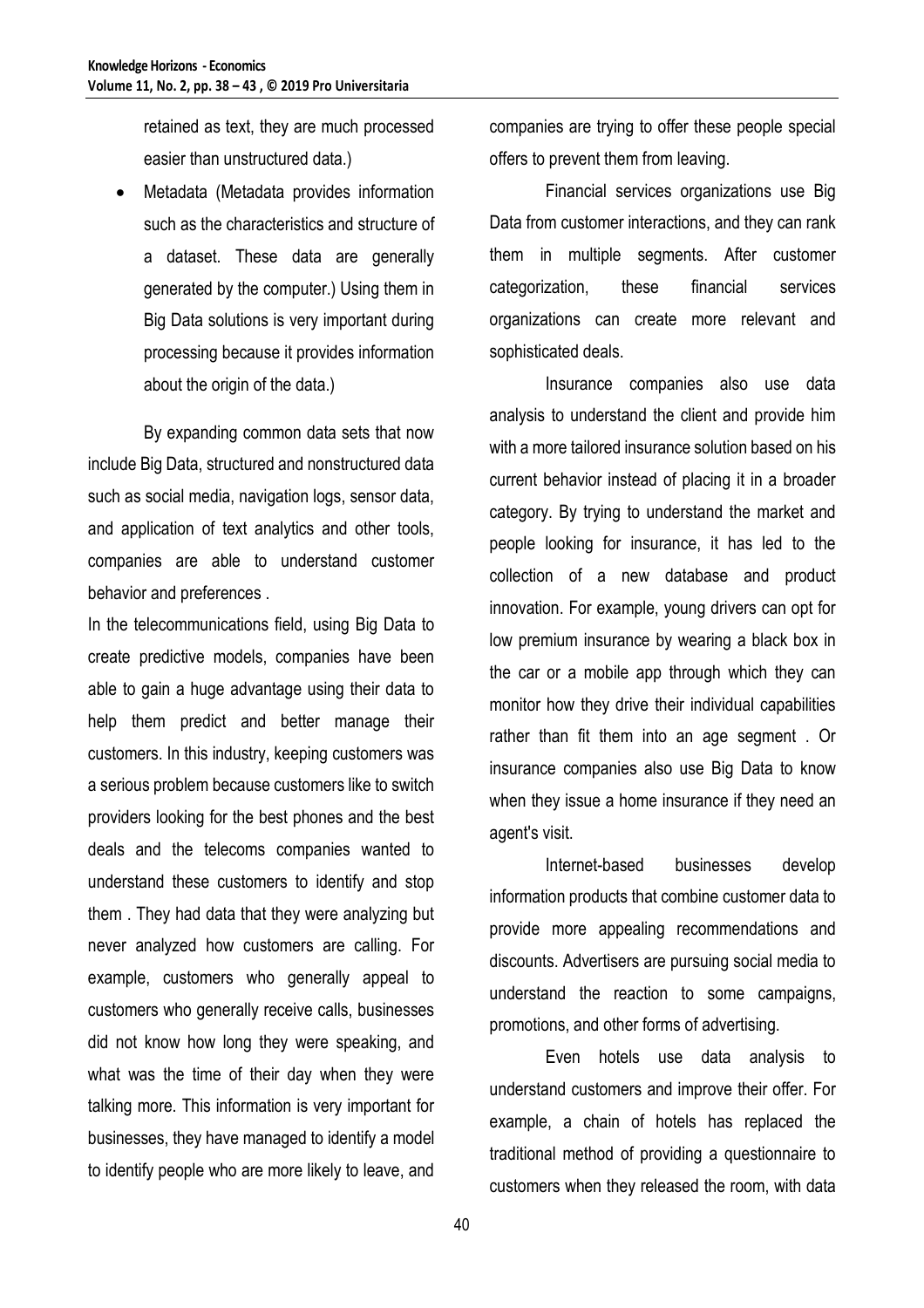coming from social media where they analyzed people's opinions about their hotel.

In sports, for example in football, clubs such as Chelsea and Manchester United, employ data processing companies and data researchers who record each player's move to look for other ways to win. Players being very expensive, any way to find young talents is very useful to avoid over-wages. With the help of data analysis, in a football match every sliding, every step, every move can be recorded, reaching a number of 2000 events per game. The cameras can record the movements, the distance traveled, the speed and the acceleration of each player, and this data helps big clubs to discover good players in the lower leagues.

Companies can benefit when they use the data correctly and by applying analysis tools to turn the data into critical business information.

And I will continue to have some examples that have happened in the real world.

- A bank has managed to halve staff costs in a certain area. In the past, this bank relied on the fact that the best performances came from individuals graduating from an elite university in the area. The analysis of the data clearly showed that they were wrong. It turned out that candidates from universities that were not prestigious exceeded candidates in that top university, which allowed the company to recruit the most talented individuals for less money.
- A company of goods and services uses social media analysis combined with other analysis tools to find the right candidates

they need. They can analyze the profile of the social media accurately to the level of intelligence and the emotional stability of the potential candidate.

- Another company has used different data analyzes to find the type of individual they want to recruit and the type of individual they want to avoid. This company has discovered that the type of search engine used by potential candidates is very important. Thus, candidates who did not use the pre-installed search engine and used search engines such as Firefox or Chrome would be much more appropriate.
- Another asset company is able to predict how certain key elements of staff involvement influence operating performance, customer satisfaction, and financial performance. In addition, the company can predict the extent to which a certain increase in staff satisfaction leads to revenue growth.
- A call center found that some people in the sales department who had a criminal record had far more satisfactory performances than those who did not have a criminal record. This company also noticed that people with fewer Facebook connections perform better than people with many Facebook connections.
- Another organization has used analytics tools to scan and analyze the content of emails sent by employees, as well as analyze their posts in social media such as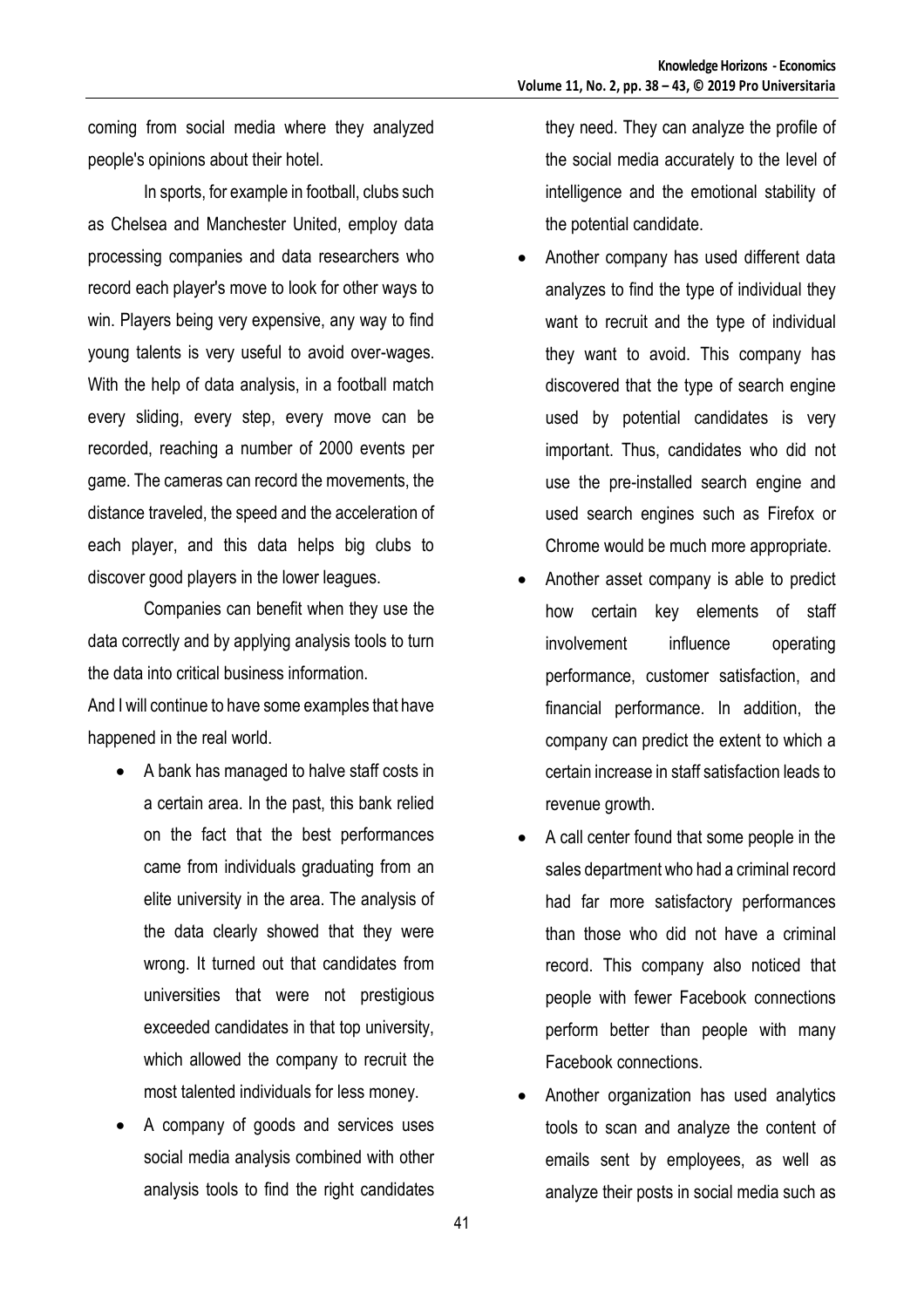Facebook or Twitter, which allowed the organization to know precisely the level of employee involvement.

- LinkedIn is a business-oriented social networking, founded in 2002, is primarily used to create professional networks. LinkedIn uses Big Data to develop services such as: finds people you might know, jobs you might be interested in, who viewed your profile, and more.
- A UK Formula 1 team, McLaren Racing, uses racing sensors that record real-time data to identify problems using predictive analysis, which leads them to correct some problems before they happen and or too late to solve.
- Verizon is a telecommunications company in the United States of America. It uses Big Data to boost ads on your mobile phone. It uses a unique identifier that when the user logs on to the site, this identifier moves to the action and allows the advertiser to use the information on the computer, so the advertisements will be sent using that information.
- Mint.com is a free website designed for the United States and Canada that offers personal financial management services. This site uses Big Data to give users information on spending by category and provides a perspective on the money spent per week, month or year.
- Tesla is a car manufacturing company. This company implements sensors on cars,

collected data is sent and collected at headquarters. The data collected is used by the R & D department to improve performance, machine maintenance and customer satisfaction. One example is that when the machine does not work properly, the company is notified of this and it will also notify the customer of going to a service

### **CONCLUSION**

In conclusion, Big Data is a very large data analysis solution. A few years ago, we did not have the necessary technology or it was very expensive to keep all the data captured. Even if we were able to keep all the data, the traditional instruments of that time were not able to make an analysis. Big companies like Google that collect a huge amount of daily data have been forced to develop new tools to process Big Data.

Today, Big Data is used in almost all areas. In the field of health, patients can be monitored to prevent various diseases and to be treated in time. In sport, different sensors are used to capture the skills of a sportsman. Other companies use a user's internet history to create the right advertisements. Even the cars use different sensors to prevent different problems and let the owner know when to visit a service. These are just some areas where Big Data solutions are used.

Therefore, using Big Data solutions nowadays is very important for the development of